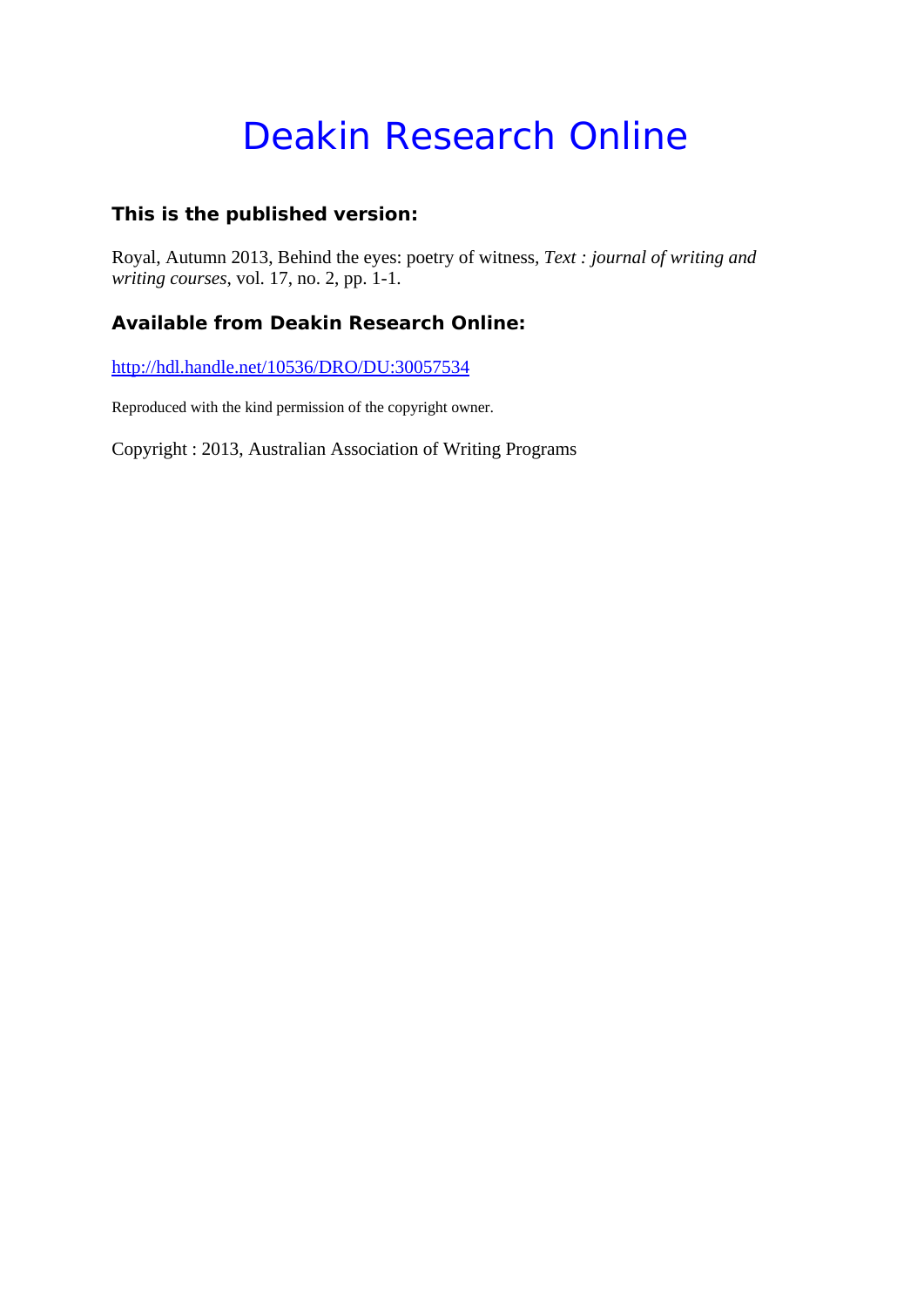딨

**TEXT review**

## **Behind the eyes: Poetry of witness**

### review by Autumn Royal

**Macintosh HD:Users:lindawes**

Susie Utting *Flame in the Fire* Ginninderra Press, Port Adelaide 2012 ISBN 9781740277488 Pb 68pp AUD20.00

> *Flame in the Fire* poetically explores issues of an intense and unsettling nature. In this debut collection, Susie Utting offers the reader her 'poetry of witness' from her time spent as a volunteer in 2006 at an orphanage in Zimbabwe for children affected by HIV/AIDS. Through a series of autobiographical poems, Utting expresses an elegiac observation of social and political injustices, revealing the nuanced ways in which these experiences have altered the perceptions and understandings of her own personal grief. Utting offers this contextual information in the collection's foreword, providing a frame through which to read the poems. In her own words, Utting explains:

The poems portray my residual trauma of the Zimbabwean experience; how when I returned home I could not reconcile my life in Australia with or to what I had so recently witnessed. I reassessed painful personal experiences with a new perspective and then revisited my representation of the Zimbabwean situation to ensure that people and places were portrayed in the most authentic way possible. (7)

 $\Box$ 

1 of 4 14/01/2014 2:22 PM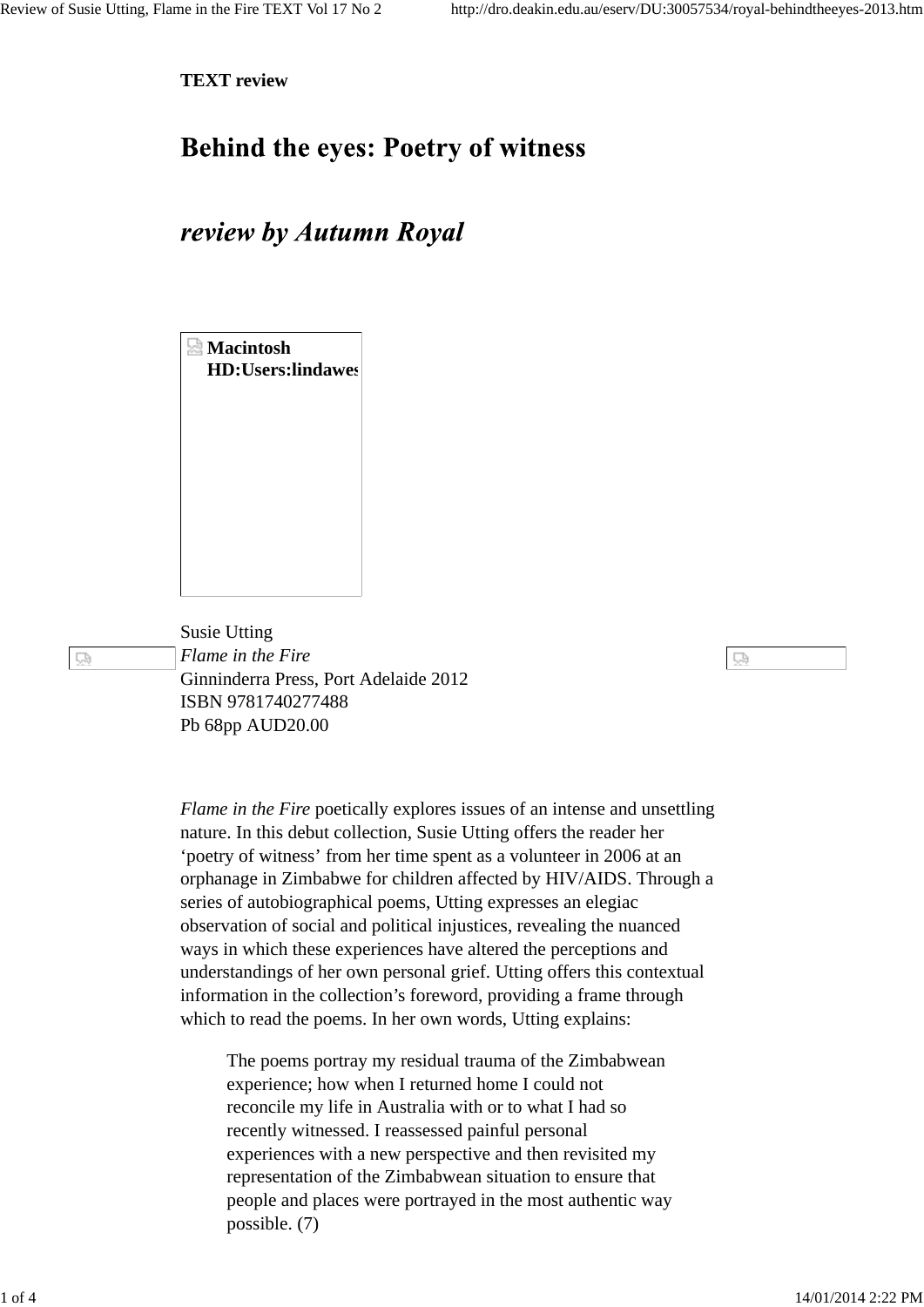Thus, for Utting, there is much more at stake than the aesthetic qualities of her poetry. Utting's intention is for *Flame in the Fire* to offer a poetic documentation to promote social awareness of the difficulties she witnessed in Zimbabwe.

According to Carolyn Forché, a poet and the anthologist of *Against Forgetting: Twentieth-Century Poetry of Witness* (1993), a fundamental significance of witness poetry is that it may provide 'evidence of what occurred' (Forché 1993: 30). Whereas Forché's description of witness poetry focuses on the personal rather than the political, Utting's focus is on the personal as a political statement. *Flame in the Fire* is both Utting's testimony and a testament to the children she helped to support.

*Flame in the Fire* opens with the poem 'Self-reflection in Mwenezi River'. It is one of the collection's most outstanding poems and in this lyrical encounter, Utting explores the role of memory and ethics implicit in her observational position. The sparse lines mirror the sharpness of such introspection, and emphasis is placed on the act of looking as well as the point of view from the lyrical 'I'. The opening stanzas read:

> I see the bucket crashing down the well

where the snake slid over the rim into the chill dark water.  $(11)$ 

With these lines Utting explicitly positions herself as a visitor in an unknown environment, expressing regret for not encountering it sooner: 'You didn't look / until other winters / coiled more empty skins // around the rope' (11). Utting's self-reflexive lines then move toward the specific subject matter of the children for whom she has volunteered: '…Now / you slip / behind these eyes that see // rooms of children / sleeping on pillows of broken glass' (11). The 'broken glass', sharp at many angles and difficult to grasp, evokes multiple images of violence. Utting expresses the hopelessness and struggle of her position with the lines: '... I feel you // inside me about to scream—' (11). The metronomic rhythm of each word builds up to this 'scream' in end position on the line, next to an em dash; the punctuation representing a sharp and internal tension.

'First Light' constructs a representation of Utting's first encounter with the orphanage. The poem surveys the environment, intertwining observations with brief reportages, hinting at dangers in the surrounding area:

> In the gardens, cannas have spread and the grass has grown untidy. This farmer sleeps with his loaded guns.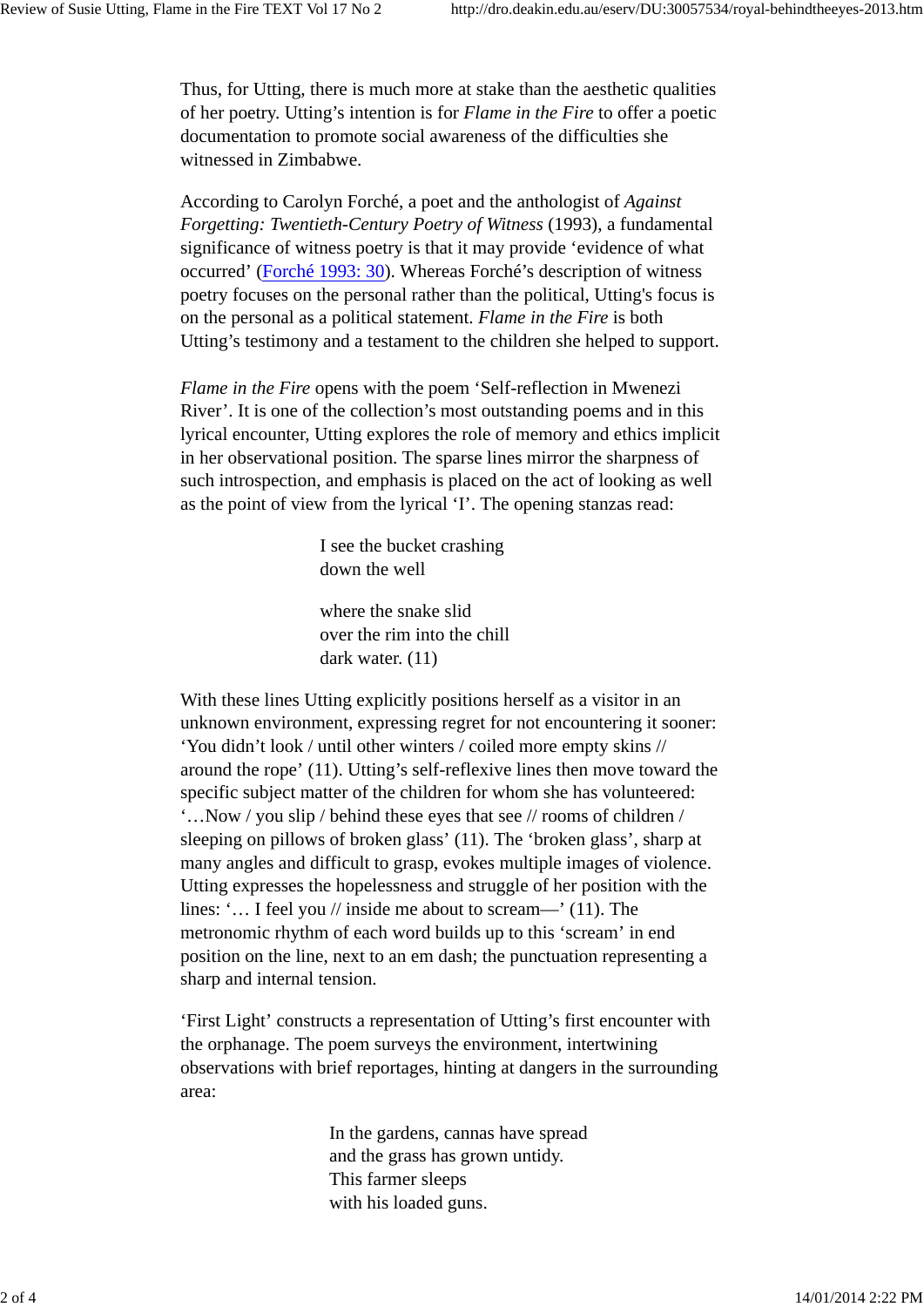The bridge has long ago been swallowed by mopani trees. (12)

Utting then takes the reader into the domestic setting of a kitchen where a woman sings as she works. Utting asks the woman, whom she identifies as the 'kitchen maid', 'What song is that?' (12), to which the woman replies, 'A song for my children' (12). This response situates Utting once more into the position of a visitor; a person who will enter, and then leave. That Utting both recognises and accepts this positioning is evident in what is perhaps the most powerful observation of the poem:

> The maid can put her mind inside the mind — What does it say? You are not my child. — of another living being and tell you where it has been. (12)

The first and last lines of this stanza are parenthetical, encouraging the eye to read and then follow the lines around again in a circular motion. The stunning construction of this stanza represents a cycle of thoughts, of memory and reminiscence, and provokes us to consider how our interactions with others influence our thinking processes and imagination. The poem also allows Utting to posit both her presence and her representation of that presence, as ethical concerns.

The ethical considerations of *Flame in the Fire* are also detailed in a conference paper Utting delivered on the subject of witness poetry. Utting's critical work (Utting 2011) may be viewed as complementary to this poetry collection, as she specifically addresses the practice-led research involved in determining her position as a witness poet. Throughout the paper, Utting identifies the key features associated with witness poetry, with particular focus on the lyric and how the tendency of witness poets to employ the lyric demonstrates 'the suitability of the lyric 'I' to accommodate a variety of viewpoints and positional slippages' (Utting 2011: 3). Poems such as 'Screaming Pianissimo' (17) beautifully capture the disconcerting ways in which memories and imagination influence the position from which we speak. As Utting writes in the poem: 'This undersong of poems / plagues my memory // surcingle thick' (17).

The poetry of *Flame in the Fire* is divided into three sections: 'Ways of Seeing', 'Return to Kangerong' and 'Things Foreknown'. This order, as well as being a guide for the reader, is also suggestive of the ways in which memories are formed and how they continue to influence our future thoughts. Utting's narration is torn between her painful memories and the desire to represent them. The subject matter of 'Back-row Boy' (25) is perhaps the most disturbing of the collection. In an unnervingly measured tone Utting looks at a photograph of a boy who 'resembles / [her] elder son so / hunched over his books' (25) and a fondness of